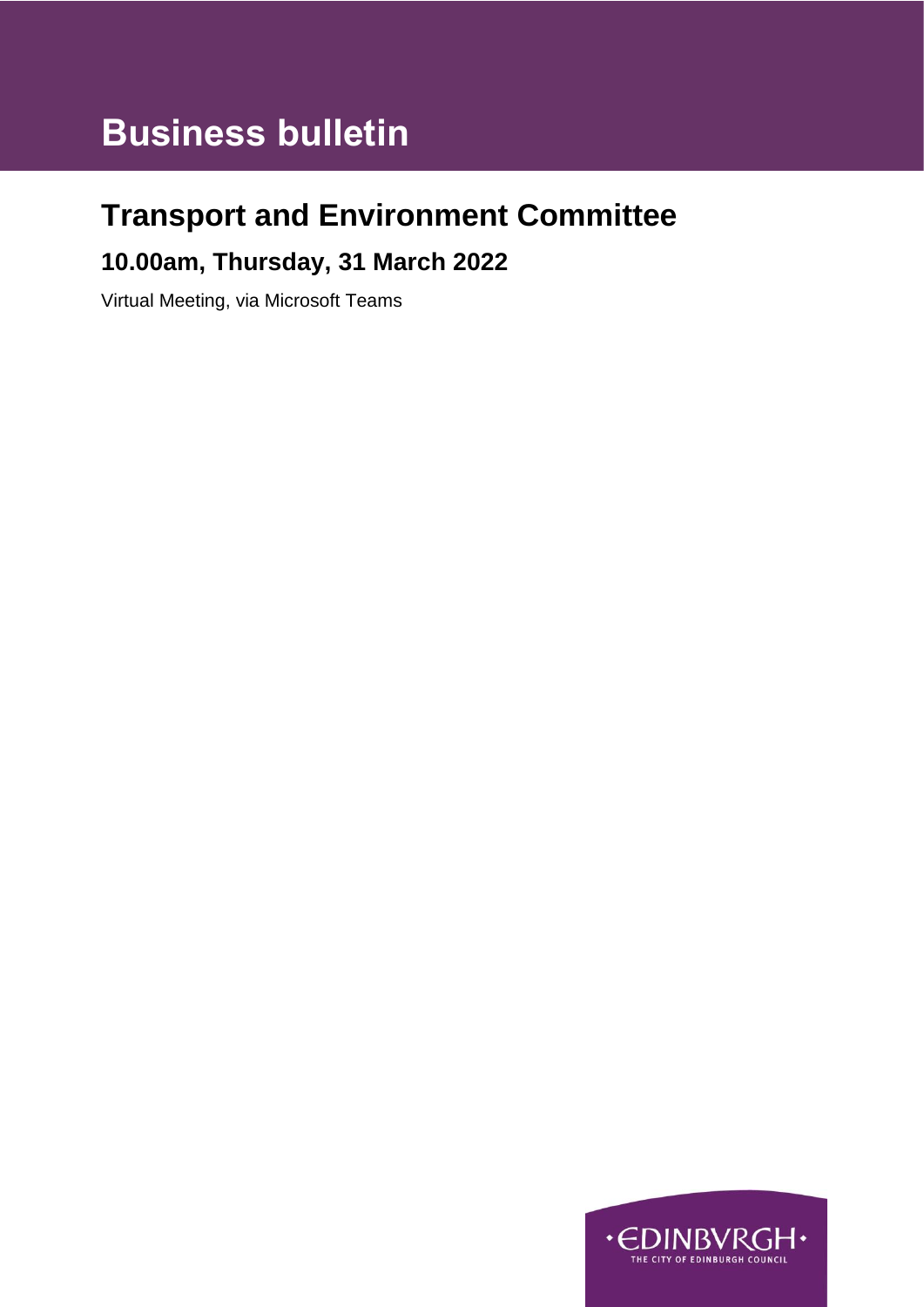## **Transport and Environment Committee**

| <b>Convener:</b>                                 | <b>Members:</b>                                                                                                                                                                                              | <b>Contact:</b>                                                                                       |
|--------------------------------------------------|--------------------------------------------------------------------------------------------------------------------------------------------------------------------------------------------------------------|-------------------------------------------------------------------------------------------------------|
| <b>Councillor Lesley</b><br>Macinnes (Convenor)  | <b>Councillor Eleanor Bird</b><br><b>Councillor Steve Burgess</b>                                                                                                                                            | <b>Alison Coburn</b><br><b>Operations Manager</b>                                                     |
|                                                  | <b>Councillor Maureen Child</b><br><b>Councillor Graham Hutchison</b><br><b>Councillor David Key</b><br><b>Councillor Kevin Lang</b><br><b>Councillor Claire Miller</b><br><b>Councillor Stephanie Smith</b> | <b>Lesley Birrell</b><br><b>Committee Services</b><br><b>Taylor Ward</b><br><b>Committee Services</b> |
| <b>Councillor Karen Doran</b><br>(Vice-Convenor) | <b>Councillor Iain Whyte</b>                                                                                                                                                                                 |                                                                                                       |
|                                                  |                                                                                                                                                                                                              |                                                                                                       |

| <b>Recent news</b>                                                                                                                                                                                                                           | <b>Background</b>                                                                      |
|----------------------------------------------------------------------------------------------------------------------------------------------------------------------------------------------------------------------------------------------|----------------------------------------------------------------------------------------|
| <b>Short Term Improvements at Portobello High</b><br><b>Street/Inchview Terrace/Sir Harry Lauder Road</b><br><b>Junction - Update</b>                                                                                                        | <b>Andrew Easson, Road</b><br><b>Safety and Active Travel</b><br>Manager               |
| On 14 October 2021, Committee approved the<br>implementation of short short term improvements to safety<br>for vulnerable road users at the junction of Portobello High<br>Street, Inchview Terrace and Sir Harry Lauder Road.               | <b>Wards Affected:</b><br>14 - Craigentinny/Duddingston<br>17 - Portobello/Craigmillar |
| Following an unsuccessful attempt to procure a contractor<br>under the Council's Transport Infrastructure Framework in<br>December 2021, as notified to Committee in a Business<br>Bulletin update on 27 January 2022, a further procurement |                                                                                        |
| Transport and Environment Committee - 31 March 2022                                                                                                                                                                                          | Page 2 of 14                                                                           |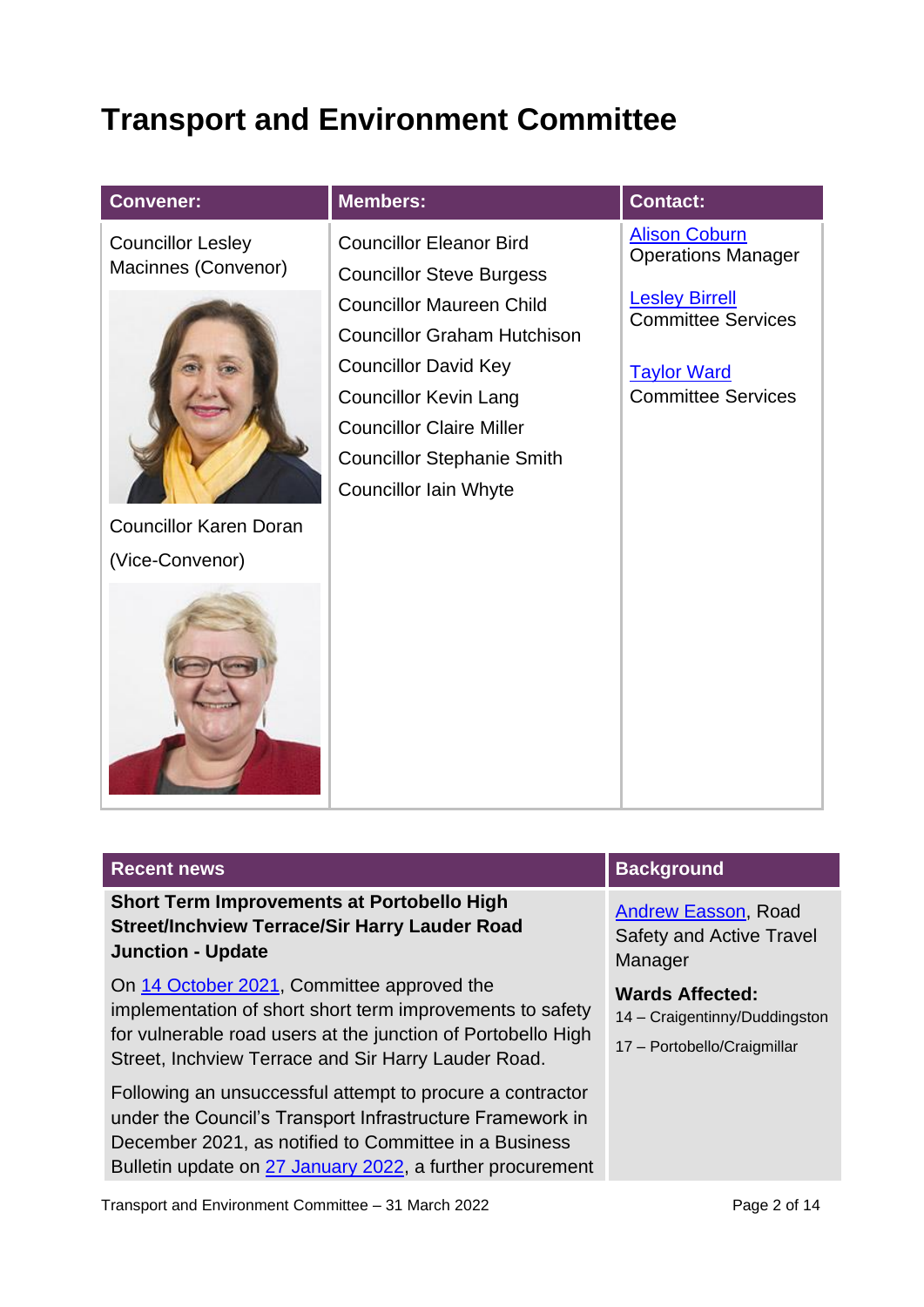process has been undertaken using an alternative Council framework contract.

A tender to undertake the works was received on 11 March 2022 and tender checking and contract award processes are currently ongoing.

In addition to the improvements that will be put in place at the junction itself, the contract also includes measures to encourage lower traffic speeds on Northfield Broadway, which will form part of a signed diversion route being put in place as part of the works, and minor improvements along the Fishwives Causeway QuietRoute, to increase the attractiveness of this as an alternative route for walking, wheeling and cycling.

Due to pre-existing commitments, the contractor has advised that they are not in a position to commence the works until late April or early May 2022. The works on Northfield Broadway will be undertaken first and the whole of the works will take approximately four weeks to complete.

Two workshops attended by local community groups and stakeholders have also recently been held to consider how the 20 Minute Neighbourhood model could be applied in the Portobello area. Officers are in the process of organising a follow up Portobello walkabout (as well as a separate visit on bikes) in order to discuss potential improvements to safety, inclusive access and attractiveness of streets.

#### **Mode Share Targets Update**

On [11 November 2021,](https://democracy.edinburgh.gov.uk/ieListDocuments.aspx?CId=136&MId=6156&Ver=4) Transport and Environment Committee approved a citywide target to reduce car kms by 30% by 2030. The target establishes a higher level of ambition for Edinburgh compared to the Scottish Government's target of 20%. This is in recognition of the city's urban context, existing connectivity, the delivery of actions within the City Mobility Plan (CMP), and the commitment to achieving net zero carbon by 2030.

Mode share targets were also presented for walking, cycling and public transport, which were not approved. Committee acknowledged the complexity of this work and asked officers to engage with key stakeholder groups,

**[Ruth White,](mailto:Ruth.White@edinburgh.gov.uk) Acting Team Manager** 

**Wards affected:** All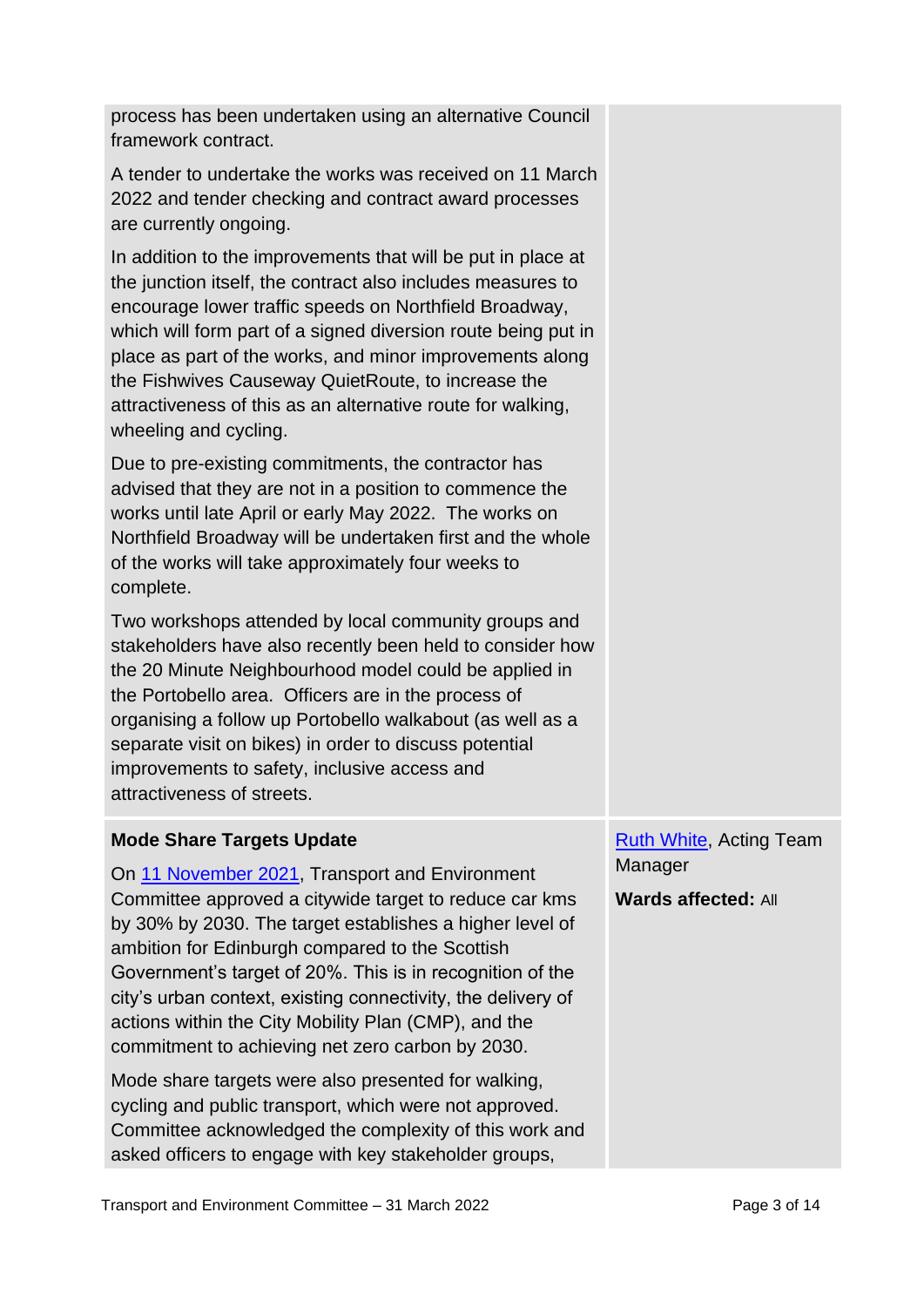such as Living Streets and Spokes, to review and refine individual mode share targets. These were to be reported to Committee by March 2022.

#### Stakeholder Engagement

Engagement with key stakeholder groups (Living Streets, Spokes, Sustrans, Confederation of Passenger Transport and Edinburgh Bus Users Group) was undertaken before Christmas. The key points raised are summarised as:

- Strong support for setting a target for reducing car kilometres, however concern that setting targets for specific sustainable modes would create competition between them and adversely influence investment levels. Removing the focus on individual mode share targets for walking, cycling and public transport would allow a more holistic approach. Having targets for different modes is however useful in monitoring progress in a more focussed way.
- The mode share approach set out does not account for a shift in journey destinations to more local destinations, something the Council's work on 20-minute neighbourhoods is seeking to address. Change in mode and change in destination may often be linked; for example, swapping a weekly car-based out-of-town shop for two or three local shops on foot, by bike or by public transport.
- It would be useful to explore Transport for London's (TfL) approach, of adopting a target that 80% of travel should be via sustainable modes by 2041. This approach could be explored for Edinburgh to resolve the intermodal competition issue.
- It should be noted that the Scottish Government has not set parallel quantified targets for sustainable travel modes in addition to its target for a 20% reduction in car kms.
- Linking the targets to SEStrans' emerging Regional Transport Strategy would be useful to ensure inclusion of commuters from outside Edinburgh.
- Overall a new approach to target setting may be required to ensure the ambition for increasing walking, cycling and public transport is clearly defined. This might come in the form of setting an overall target for travel by sustainable modes, similar to TfL. It may also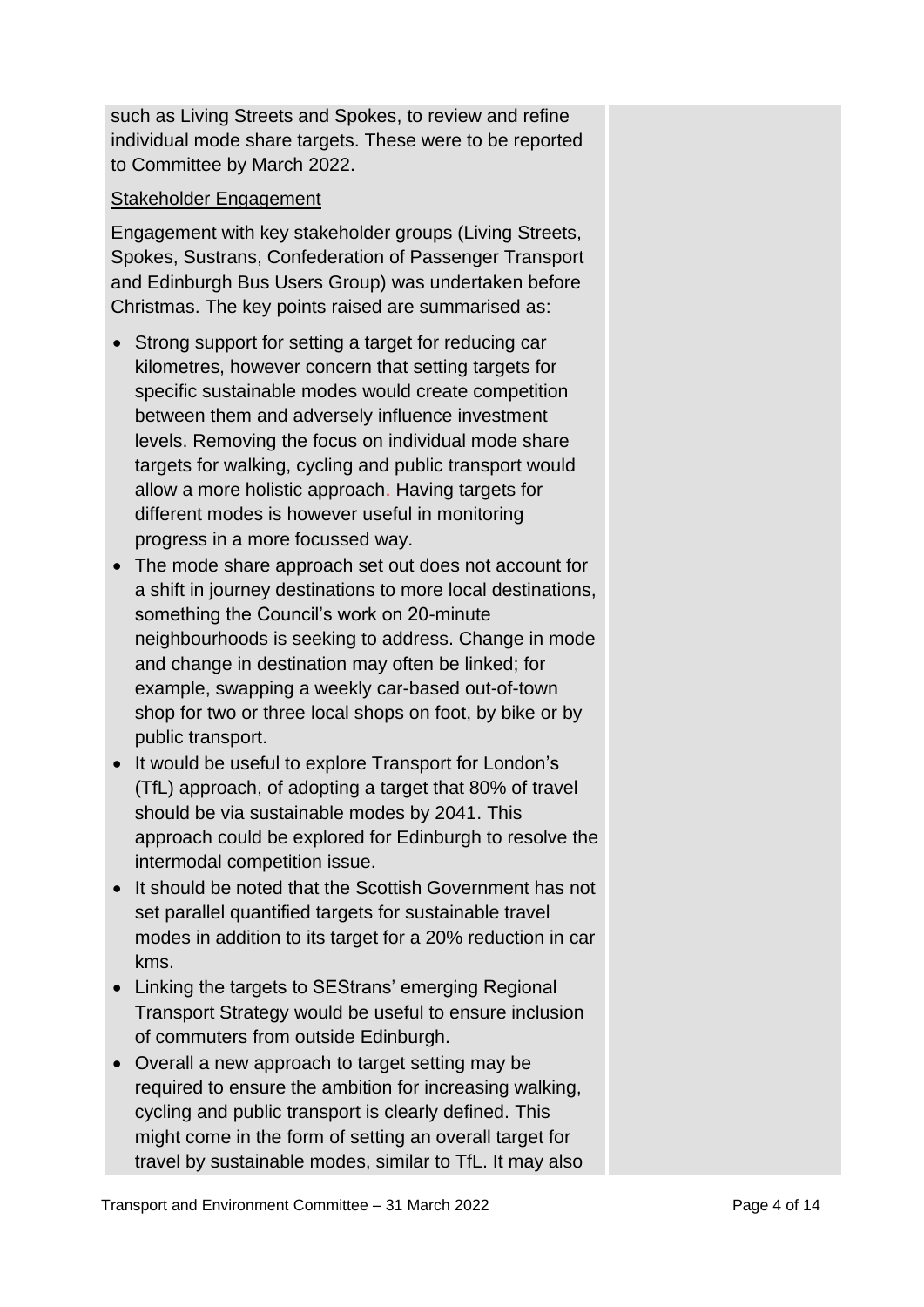| come in the form of specific micro-targets such as<br>journeys to school which may be more appropriate to do<br>via individual action plans.                                                                                                                                                                                                                                                                                                                                                                                                                                                                            |                                                                    |
|-------------------------------------------------------------------------------------------------------------------------------------------------------------------------------------------------------------------------------------------------------------------------------------------------------------------------------------------------------------------------------------------------------------------------------------------------------------------------------------------------------------------------------------------------------------------------------------------------------------------------|--------------------------------------------------------------------|
| <b>Next Steps</b>                                                                                                                                                                                                                                                                                                                                                                                                                                                                                                                                                                                                       |                                                                    |
| Work is ongoing to respond to these issues and define an<br>alternative approach. While this is highly complex, it is<br>expected that the work will be concluded for presentation<br>to Committee by summer/autumn 2022. Officers will<br>continue to work with key stakeholders to achieve this.                                                                                                                                                                                                                                                                                                                      |                                                                    |
| The agreed target for a 30% reduction in car kms provides<br>a strong ambition to work towards and will be monitored as<br>part of the suite of CMP Key Performance Indicators.                                                                                                                                                                                                                                                                                                                                                                                                                                         |                                                                    |
| Queensferry High Street - Town Centre Improvements<br>- Project Updates                                                                                                                                                                                                                                                                                                                                                                                                                                                                                                                                                 | Dave Sinclair, Local<br><b>Transport and</b>                       |
| The town centre improvement project on Queensferry High<br>Street has evolved, following continued community<br>engagement, into an enhanced public realm proposal<br>through the Town Centre. This will improve the area for<br>residents, local businesses and visitors by reducing the<br>impact of traffic, creating more space for pedestrians by<br>introducing a one-way route and introducing enhanced<br>infrastructure for vulnerable road users. The project also<br>includes improvements to the new Hawes Promenade area<br>by increasing pedestrian space and improving safe access<br>for active travel. | <b>Environment Manager</b><br><b>Wards Affected:</b><br>1 - Almond |
| Advanced works have been ongoing over the last 6<br>months to install new signalised pedestrian crossings at<br>The Loan/High Street junction and to construct the new<br>turning circle in the Hawes Car Park.                                                                                                                                                                                                                                                                                                                                                                                                         |                                                                    |
| A Traffic Regulation Order (TRO) has been promoted to<br>introduce a part-time weight limit on the High Street,<br>discussions on the proposed Town Centre scheme are on-<br>going, and the necessary traffic orders to facilitate the<br>planned permanent one-way layout will be promoted in<br><b>Spring 2022.</b>                                                                                                                                                                                                                                                                                                   |                                                                    |
| The works to resurface The Loan/High Street and to install<br>the new junction should be complete by June 2022 and the<br>new raised table feature on Rosshill Terrace (part of the                                                                                                                                                                                                                                                                                                                                                                                                                                     |                                                                    |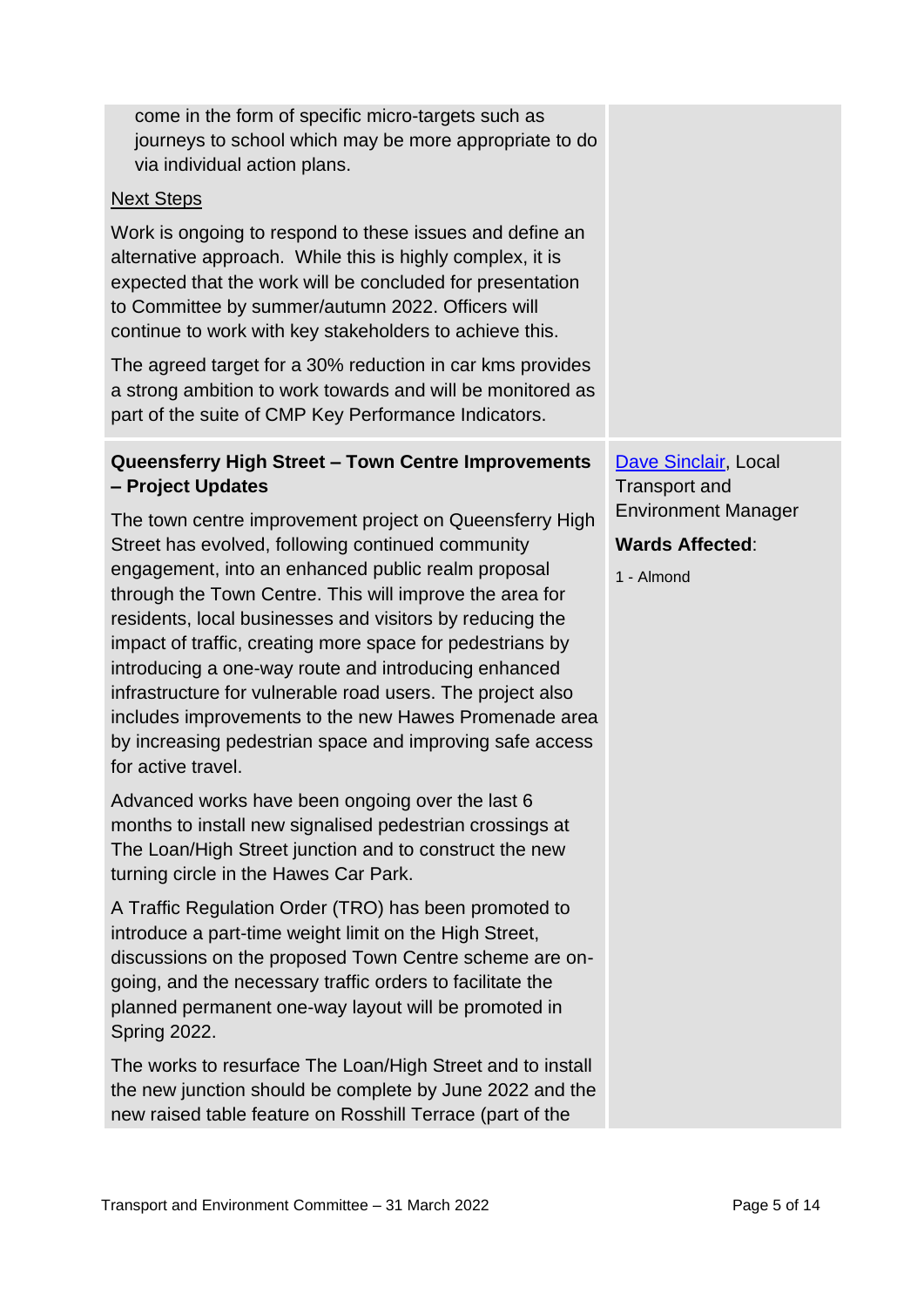| Traveling Safely High Street diversion route) should be<br>installed during the Easter school holidays.                                                                                                                                                                                                                                                                                                                                                                                                                                                                                                                                                                                                                                                                                                                                                                                                                            |                                                                                                                |
|------------------------------------------------------------------------------------------------------------------------------------------------------------------------------------------------------------------------------------------------------------------------------------------------------------------------------------------------------------------------------------------------------------------------------------------------------------------------------------------------------------------------------------------------------------------------------------------------------------------------------------------------------------------------------------------------------------------------------------------------------------------------------------------------------------------------------------------------------------------------------------------------------------------------------------|----------------------------------------------------------------------------------------------------------------|
| Overall funding for the Town Centre improvements is still<br>to be confirmed, however, discussions are ongoing with an<br>external funding body and a bid has also been submitted<br>for the Place Based Investment Programme.                                                                                                                                                                                                                                                                                                                                                                                                                                                                                                                                                                                                                                                                                                     |                                                                                                                |
| It is expected, when external funding is confirmed and the<br>necessary traffic orders are in place, to commence works<br>either later in 2022 or early 2023.                                                                                                                                                                                                                                                                                                                                                                                                                                                                                                                                                                                                                                                                                                                                                                      |                                                                                                                |
| Kirkliston and Queensferry: Traffic and Active Travel<br><b>Study - Update</b><br>An update on the various actions arising from this study is<br>provided in Appendix 1.                                                                                                                                                                                                                                                                                                                                                                                                                                                                                                                                                                                                                                                                                                                                                           | Dave Sinclair, Local<br><b>Transport and</b><br><b>Environment Manager</b><br><b>Wards Affected: 1- Almond</b> |
| <b>Motion by Councillor Neil Ross - Engine Idling</b>                                                                                                                                                                                                                                                                                                                                                                                                                                                                                                                                                                                                                                                                                                                                                                                                                                                                              | Gavin Brown, Head of                                                                                           |
| On 28 October 2021, the Council approved a Motion by<br>Councillor Neil Ross noting that:                                                                                                                                                                                                                                                                                                                                                                                                                                                                                                                                                                                                                                                                                                                                                                                                                                          | Network Management and<br>Enforcement                                                                          |
| While emissions from stationary vehicles are only a<br>$\bullet$<br>small contributor to overall levels of air pollution,<br>they can cause discomfort to people in the<br>immediate vicinity, particularly where they occur in<br>sensitive areas (e.g. outside schools). High levels of<br>localised pollution can also trigger the symptoms of<br>asthma and other respiratory diseases in vulnerable<br>people.<br>The Council has powers under the Environment Act<br>1995 to tackle engine idling and, in the vast majority<br>of cases, the only action required will be to remind a<br>driver to switch off the engine while the vehicle is<br>parked. If a driver refuses to co-operate, the<br>Council can issue a Fixed Penalty Notice of £20.<br>The Council's Street Enforcement team currently<br>carries out vehicle emission enforcement, but it is<br>possible to also employ a third party to carry this<br>out. | <b>Wards Affected:</b><br>$\overline{7}$<br>9<br>12<br>13                                                      |

• The Council employs NSL to regulate and enforce parking in the city.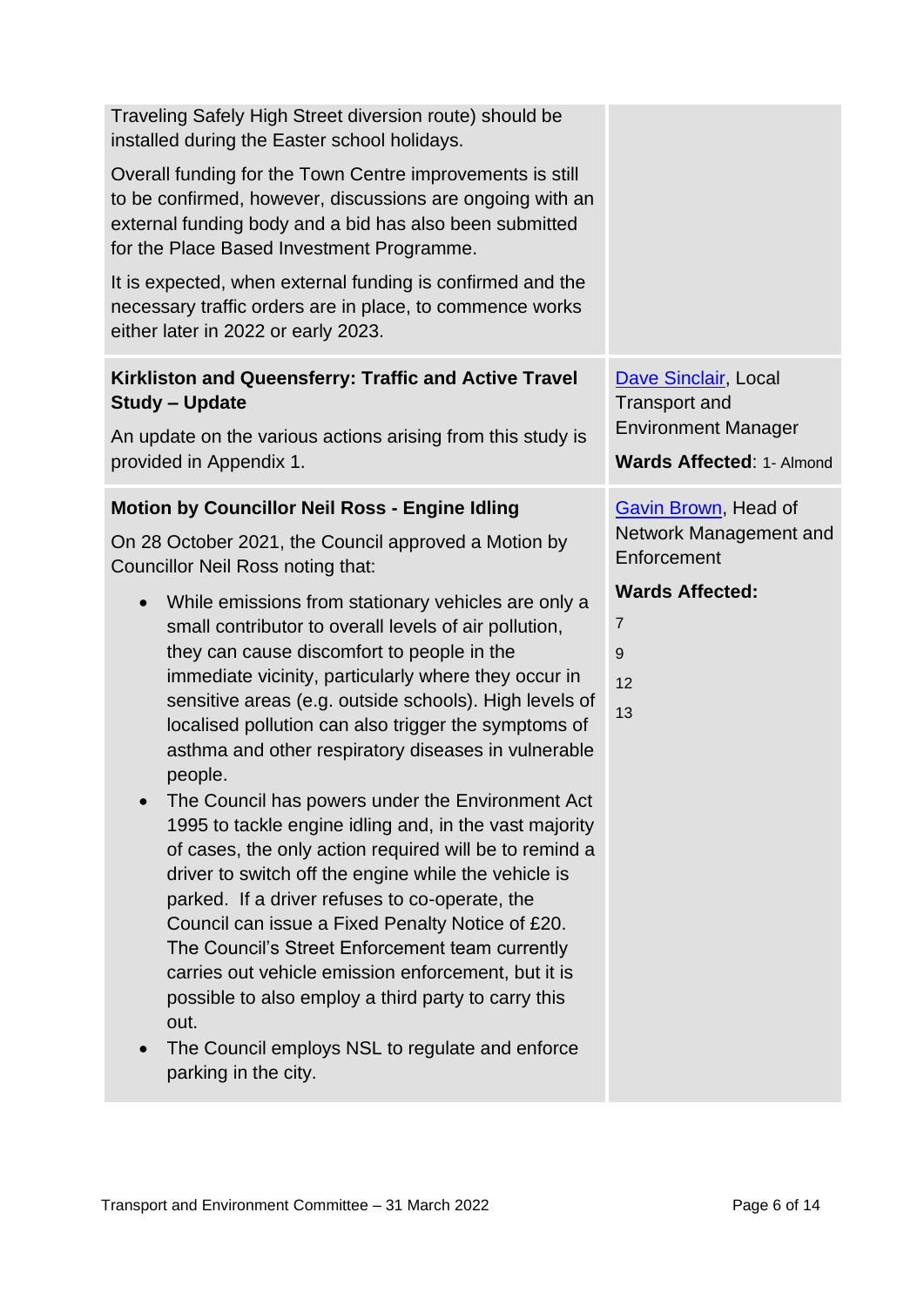The Motion requested that the Council should engage with NSL to discuss the potential for vehicle emission enforcement by parking attendants, in particular:

- The issue of appropriately worded leaflets to remind drivers whose engines are idling of their legal obligation to switch off the engine when parked;
- Where a driver refuses to co-operate, the issue a Fixed Penalty Notice of £20; and
- To report on the result of the discussions within two cycles to the Transport and Environment Committee.

This issue was discussed with NSL in November and December 2021, as part of regular contract meetings.

NSL are investigating the potential for vehicle emission enforcement and will provide a report on their findings and possible options. Once received, Council officers will consider the conclusions, including any associated financial impacts, and will report back to the Transport and Environment Committee. At present, it is expected that this will be reported in August 2022.

In the meantime, Street Enforcement Officers will continue to advise all drivers that engine idling is illegal and will take appropriate enforcement action if necessary and drivers ignore instruction to cooperate. The issuing of leaflets is not considered appropriate at this moment as their distribution, particularly if attached to vehicles, can lead to additional littering, and can prove costly. Officers will work with colleagues in communications to develop an educational campaign which does not rely on leafleting.

#### **Update on Petition to Pedestrianise Elm Row**

On [17 June 2021](https://democracy.edinburgh.gov.uk/documents/s34944/7.3%20-%20Petitions%20Report%20-%20Pedestrianise%20Elm%20Row%20v2.pdf) Committee considered a petition calling on the Council to help local businesses by closing 'Elm Row' to traffic once a week to allow outdoor seating.

The issues outlined by the petition included:

• The impact of restrictions to minimise the spread of the Coronavirus (COVID-19) pandemic had posed significant challenges for hospitality businesses and that those without space for outdoor seating are at a severe disadvantage; and

[Gavin Brown,](mailto:gavin.brown@edinburgh.gov.uk) Head of Network Management and **Enforcement** 

[Hannah Ross,](mailto:hannah.ross@edinburgh.gov.uk) Senior Responsible Officer – Tram to Newhaven **Project** 

**Wards Affected:** 12 – Leith Walk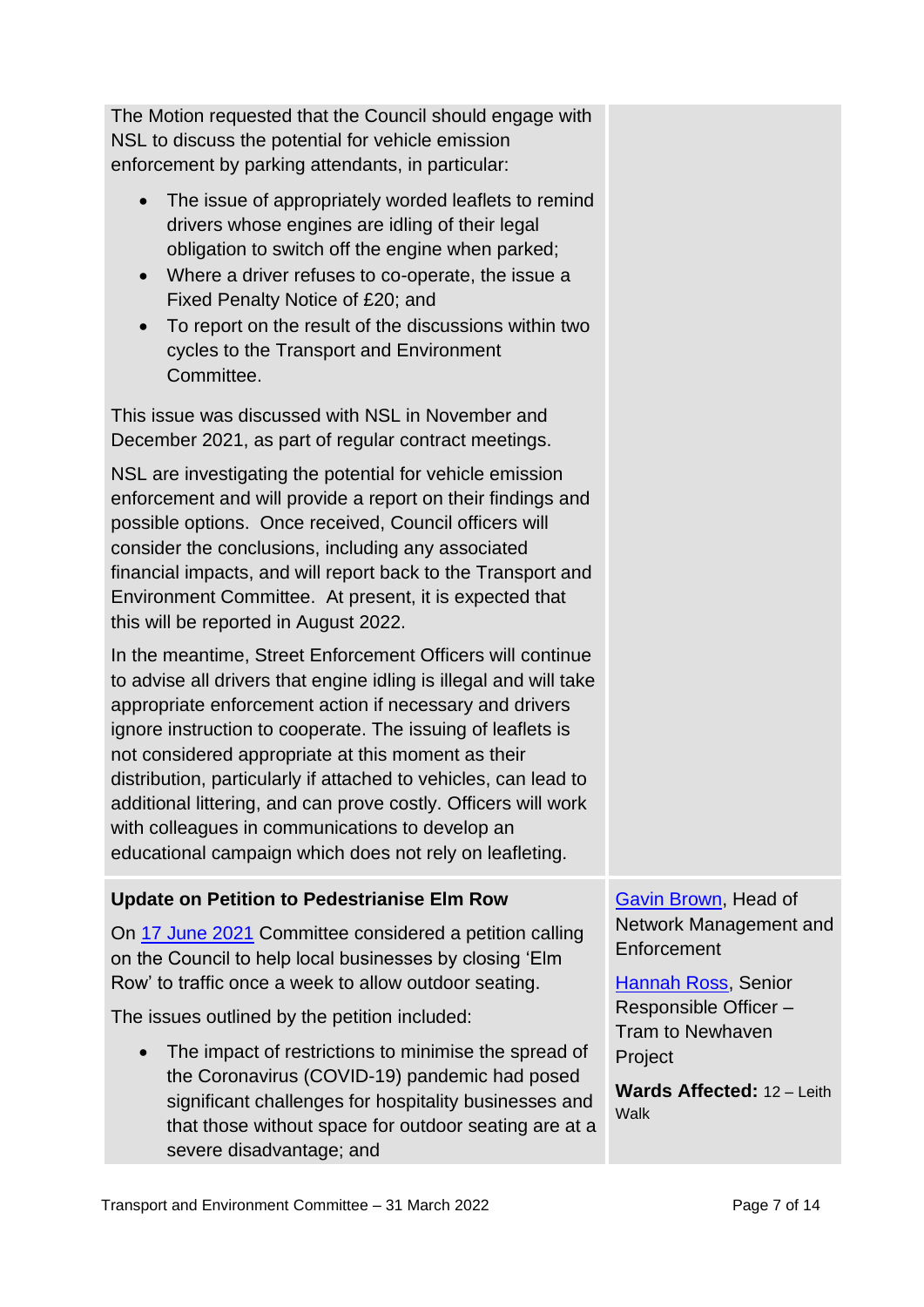• That the Tram to Newhaven works on Leith Walk had led to increased traffic on Elm Row.

Committee agreed that, once tram construction works are completed, officers will work with businesses and residents in the area to investigate options to pedestrianise Elm Row at least one day per week.

In response to recent representations to the Tram to Newhaven project on the design of the cycle way on Elm Row and with a further request for pedestrianisation, officers from the Tram team confirmed to stakeholders that:

- The public realm at Elm Row would be completed as per the existing design, noting that the single surface being installed will enable future pedestrianisation if desired;
- That a further consultation will be required before plans to pedestrianise, or to reduce parking in the area can be implemented; and
- That a further design can be considered and implemented once the Trams to Newhaven works are complete, utilising that design and considering further options for the cycle way. An option for this further design would be to move the cycle way to the east side of the landscaping, which would necessitate relocation of some gullies. The anticipated cost of that work is in the region of £200,000.

It is expected that the Tram to Newhaven construction works in this area will be completed by Autumn 2022 and therefore officers expect to bring forward options for the pedestrianisation of Elm Row by Winter 2022/23.

#### **Gilmore Place - Driveway Parking Overhanging Footway**

On 5 December 2019, Committee approved a report in response to a Motion on vehicles parking in private driveways overhanging the footway in Gilmore Place.

Following this, the Council's Parking Operations team have continued to support and prepare for, where possible, the introduction of the footway parking prohibitions which were

#### [Gavin Brown,](mailto:gavin.brown@edinburgh.gov.uk)

Head of Network Management and **Enforcement** 

#### **Wards Affected:**

11 – City Centre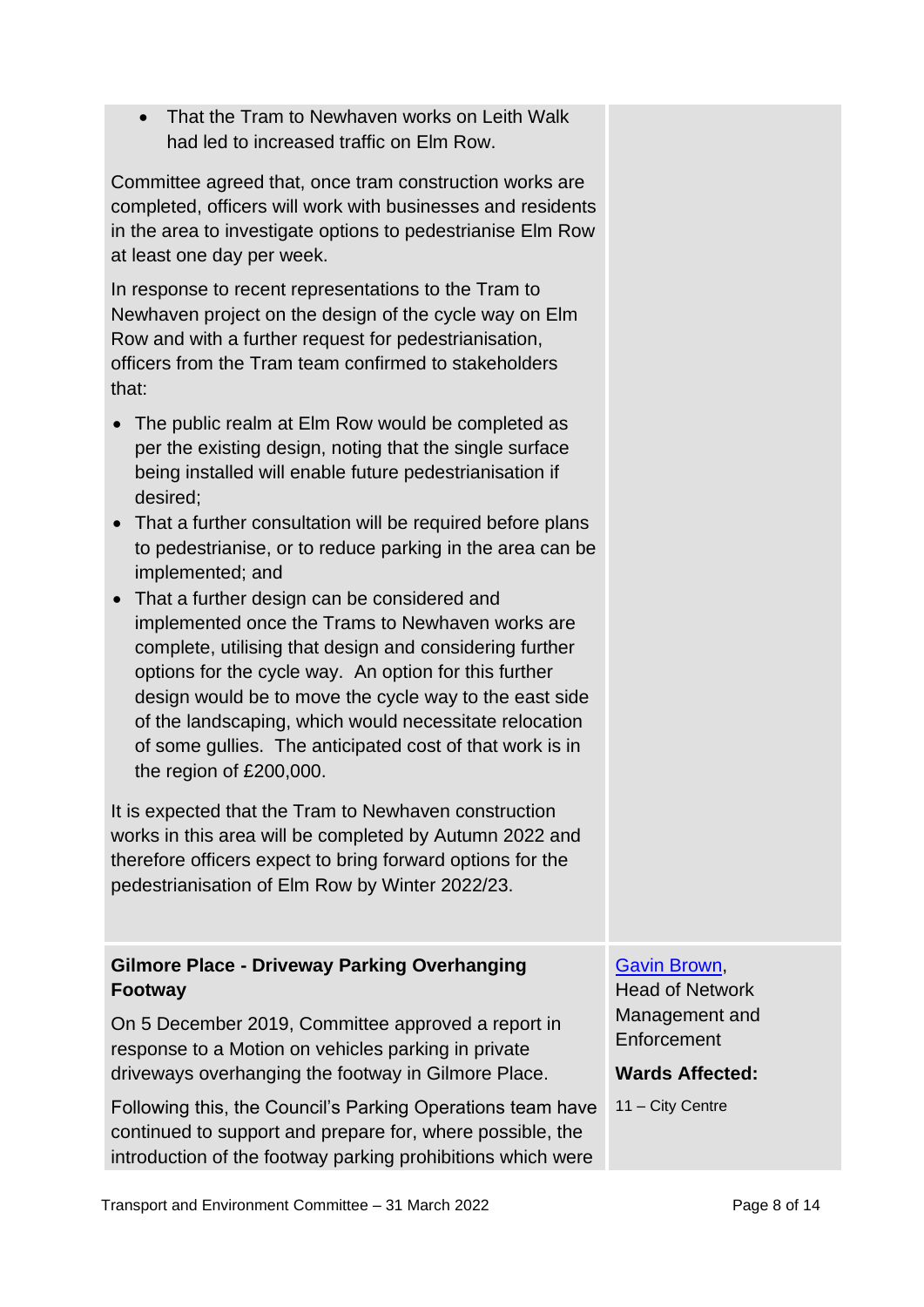included within the Transport (Scotland) Act 2019. These powers have yet to be granted to roads authorities.

Unfortunately, it is unlikely that the new footway parking powers will help to address this issue entirely. The prohibition only applies when a vehicle has one or more of its wheels on any part of the pavement therefore Parking Attendants will have no additional powers to issue penalty charges to vehicles overhanging the footway from a driveway.

Parking Attendants continue to monitor driveway parking on Gilmore Place and take enforcement action where possible. The team will also try to engage with the owners of properties on Gilmore Place to encourage more considerate parking by visitors and residents. However, this has not been successful in the past and without any enforcement powers is unlikely to have a positive result.



#### **Integrated Weed Control Programme Progress**

This bulletin provides an update on the control of weed growth across the city's public roads, parks, hard-standing areas and other Council maintained open spaces.

As part of the Council's approach to reducing the use of glyphosate-based herbicides, Council officers have trialled new approaches to weed management and use of alternatives. These alternatives have included:

• Replacing the use of glyphosate-based herbicides in parks and green spaces with more frequent mulching of planting beds and mechanically controlling grass growth along footpath edges with mechanical strimmers and "weed rippers";

#### [Andy Williams](mailto:andy.williams@edinburgh.gov.uk)

Head of Neighbourhood Environmental Services

**Wards affected**: All

#### On [1 November 2016](https://democracy.edinburgh.gov.uk/CeListDocuments.aspx?CommitteeId=136&MeetingId=4747&DF=01%2f11%2f2016&Ver=2)

Committee agreed to consider a range of alternatives to the use of glyphosate-based herbicides for the control of weeds.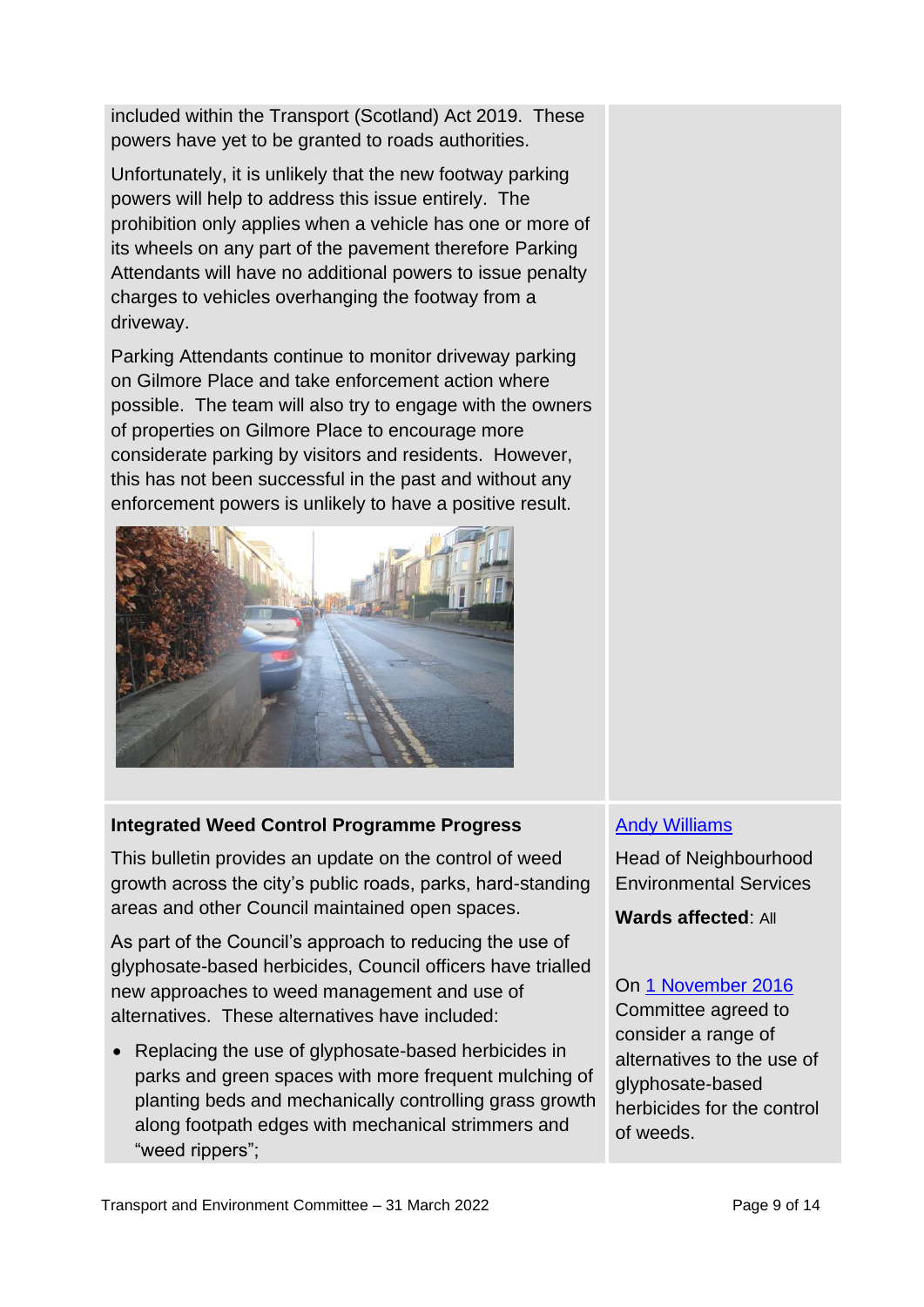- Deployment of quad bikes to enable far quicker and more targeted herbicide application along roadsides, pavements and in hard-standing areas; and
- Trialling the use of alternative chemicals, notably acidbased products that are increasingly coming onto the market in response to a general move away from glyphosate-based products. In Summer 2021, a thermal weed control system was trialled in Balerno.

| Year | <b>Products</b>                                           |
|------|-----------------------------------------------------------|
| 2021 | 4,480 litres (Nomix, Rosate 360 and<br>Roundup probio)    |
| 2020 | 1,080 (this reduction is attributable to the<br>pandemic) |
| 2019 | 3,180 litres                                              |
| 2018 | 2,580 litres                                              |
| 2017 | 2,175 litres                                              |
| 2016 | 4,560 litres                                              |

#### **Foamstream Trial**

During 2021 a trial of the use of Foamstream was initiated in the Balerno Area. The "Foamstream" system works by combining hot water and biodegradable foam, made from renewable plant oils and sugars. When applied, the foam creates a layer of insulation over the hot water to stop the heat escaping to the atmosphere. This holds the heat on the vegetation or surface for longer, producing a more effective treatment than hot water or steam alone.

The main findings of the trial were:

- The equipment was easy to use after a short training session and no chemical application licence is required.
- Tank capacity is limited to approximately one hour of application, with approximately 20 minutes required to refill. Data from use of the quad bike herbicide application highlights the use of the Foamstream equipment is approx. ten times slower to treat similar areas.

#### On [5 October 2017](https://democracy.edinburgh.gov.uk/CeListDocuments.aspx?CommitteeId=136&MeetingId=4752&DF=05%2f10%2f2017&Ver=2)

Committee supported the introduction of an Integrated Weed Control Programme.

Glyphosate is the active ingredient in most licensed herbicides used by the Council. The license to use Glyphosate is due to expire before December 2023 but has been extended for three years.

Weeds are only able to reach maturity if they have sufficient organic growing medium in which to germinate and grow. Along pavements and roadsides this is usually provided by the build-up of organic detritus caused by the continuing presence of leaf litter, plant material, dirt, mosses and lichens in unsealed joints, cracks, along kerbsides and around traffic islands and other road fittings.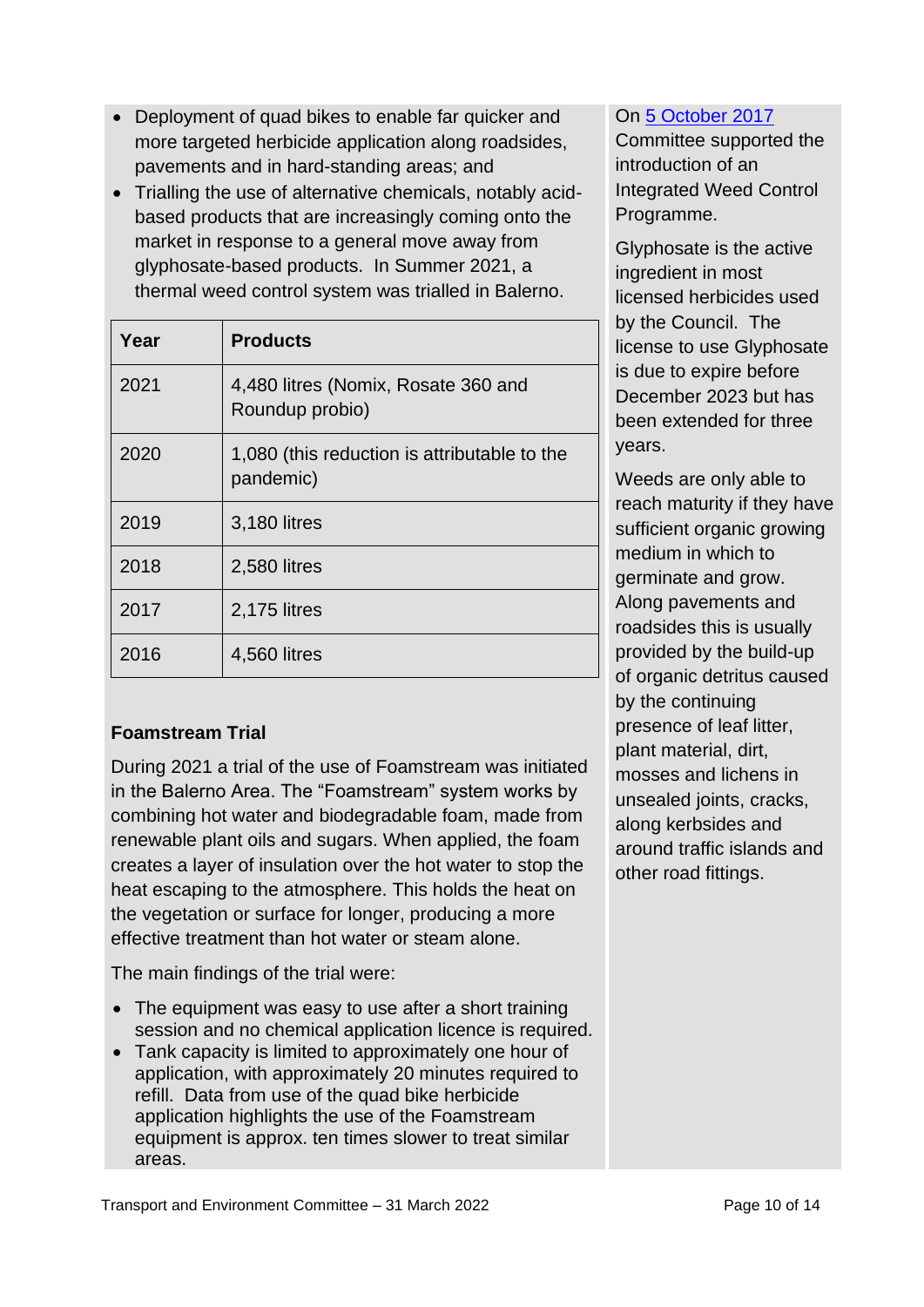- The time taken to cover the area was underestimated. Initially it was anticipated that 17 streets would be treated, however in total only 9 streets were able to be treated during the trial (2 week period).
- Refilling requires access to street standpipes and sometimes access to these didn't work, meaning additional travel time was incurred to find suitable locations to use.
- The long hoses and access to required locations caused some issues as it was not always practical to get a vehicle in the correct spot to allow the equipment to be used easily. The hoses sometimes snagged on car tyres and pavement edges meaning that a second member of staff was required to help with handling the hoses.
- Although no incidents were reported, operatives highlighted concerns about the temperature of the hoses and about potential leaks and splits to the hose (which would lead to boiling water being released, potentially causing injury to themselves or a member of the public).
- Certain weed species are difficult to control with the Foamstream system. Woody / large perennial weeds are more resistant and require additional extended treatment to show signs of effectiveness. (There were some examples of weed re-growth within 1-2 days of treatment and some weed species showed signs of treatment initially however seemed to recover vitality after a short period of time).

A cost comparison using the costs over the three phases of the trial for Foamstream and quad herbicide application shows:

- Foamstream trial  $=$  £481 per day.
- Quad application of Glyphosate  $= \pounds 143$  per day.

The conclusion from this initial trial is that to deploy Foamstream equipment across the city would not be financially viable and would lead to operational pressures.

#### **Next Steps**

If glyphosate volumes are to be reduced on a city-wide scale, the most efficient long term solution requires an integrated approach. In particular, the frequency and coverage of mechanical sweeping needs to increase to remove the build-up of organic detritus from road and pavement surfaces.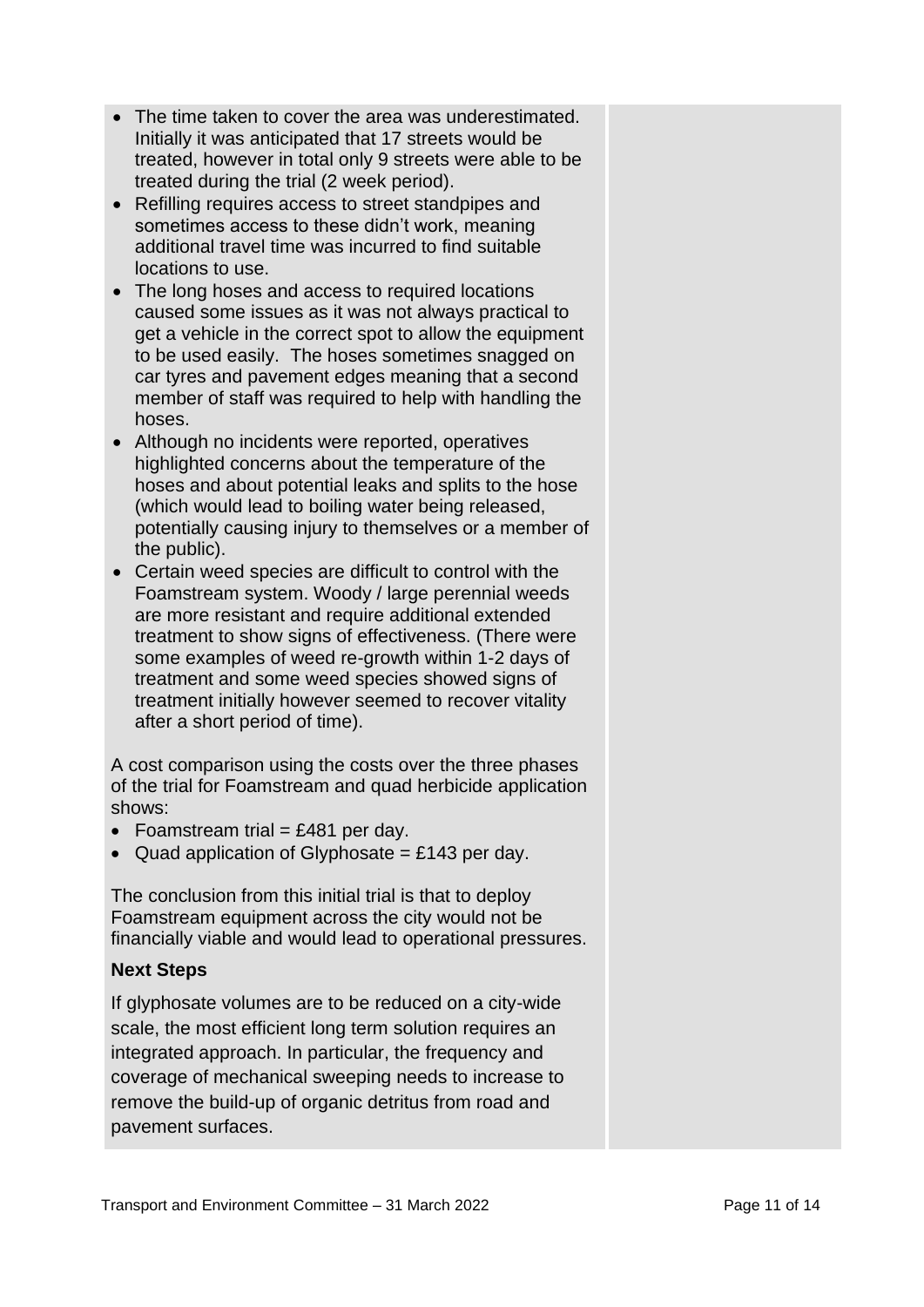In addition to the Pesticide Free Balerno communityweeding initiative we continue to receive regular enquiries from residents wishing to cease glyphosate applications in their street or area. If given sufficient notice by residents of community weeding activities, no glyphosate applications were made in that street or area. However, because many requests were not of scale or lacked commitments to "selfweed" it was often difficult to accommodate them within City weeding operations. A review of the use of the regulatory regime in the United Kingdom is planned in advance of the expiration of the current active substance approvals (before December 2026). In addition, the Scottish Government's 'Pollinator Strategy for Scotland 2017–2027' supports the use and development of pollinator-friendly pest control measures in urban areas and encourages local authorities to apply the principles of Integrated Pest Management in ground maintenance and management. **Wardie Bay and Beach Update** Engagement with landowners is underway on progressing a suitable management agreement, lease or similar agreement that will enable the Council to take on responsibility for the management and development of Wardie Bay and Beach to support an application for bathing designation. Discussions have been held with two of the three landowners so far, and a third is still to take place (due to the person previously responsible having left). Feedback to date has been positive and supportive of the Council developing a management agreement and allowing signs, bins, etc., to be installed. Assuming the third landowner is also supportive, officers will be able to progress with next steps. A meeting was held on 14 March 2022, lead by a local MSP, with representation from the Scottish Government, SEPA, ward councillors, and Council officers to discuss actions which can be taken to support water safety at Wardie Bay this summer. It was suggested that while the Council negotiates the management agreement, that there should be a risk assessment undertaken and the potential [Steven Cuthill,](mailto:steven.cuthill@edinburgh.gov.uk) Local Transport and Environment Manager **Wards affected**: 4 - Forth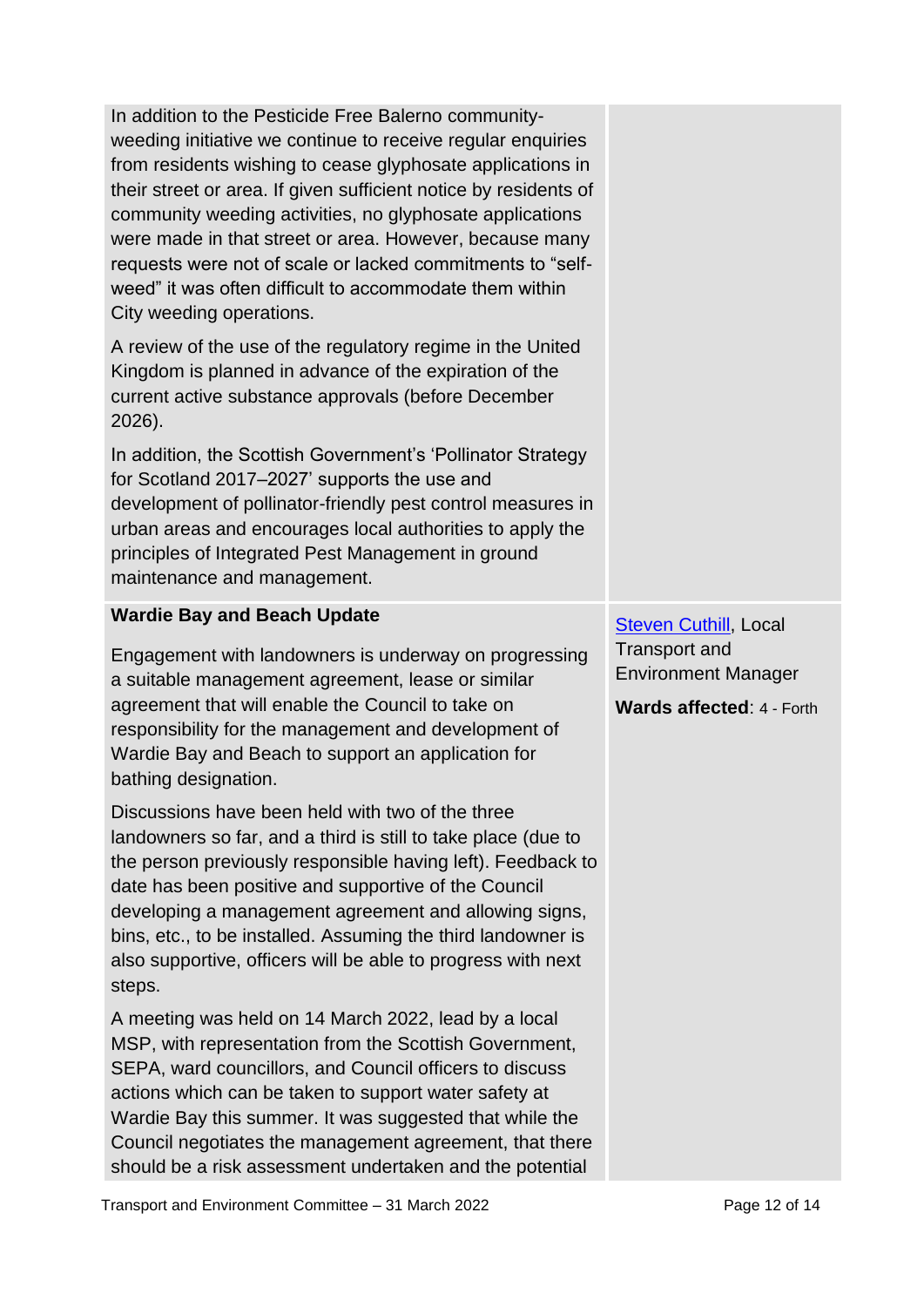| for signage be explored to share appropriate messaging<br>with users of the beach and water.                                                                                                                                                                                                                                                                                                                                                                                                     |                                                              |
|--------------------------------------------------------------------------------------------------------------------------------------------------------------------------------------------------------------------------------------------------------------------------------------------------------------------------------------------------------------------------------------------------------------------------------------------------------------------------------------------------|--------------------------------------------------------------|
| Next steps involve developing options and further<br>engagement with landowners as draft terms of the<br>management agreement or lease are outlined; carrying out<br>an assessment of the maintenance requirements and<br>establish costs (e.g. water quality testing and monitoring,<br>signage and infrastructure, beach cleaning) and then<br>reporting these for review by the Committee. There will<br>also be engagement with the community and interest<br>groups as part of the process. |                                                              |
| The bathing water designation is administered by SEPA<br>and will be determined by Scottish Ministers later this year<br>for the summer of 2023, which is informing the timescales<br>for progressing this action.                                                                                                                                                                                                                                                                               |                                                              |
| <b>Active Travel Action Plan</b>                                                                                                                                                                                                                                                                                                                                                                                                                                                                 | <b>Sarah Feldman, Transport</b>                              |
| On 14 October 2021, Committee considered a report on<br>the revised Active Travel Investment Programme. The<br>report also advised that work was underway on the<br>development of a new Active Travel Action Plan (ATAP)<br>and that it was expected that this would be reported to<br>Committee in summer 2022 for approval.                                                                                                                                                                   | <b>Officer - Active Travel</b><br><b>Wards Affected: All</b> |
| This will replace the current ATAP, which was last updated<br>in 2016. The new ATAP will be aligned to the wider<br>priorities of the Council, as outlined in the Council<br>Business Plan, the City Mobility Plan and the proposed<br>City Plan 2030.                                                                                                                                                                                                                                           |                                                              |
| The process for generating the new plan involves engaging<br>with key internal and external stakeholders. Liaison with<br>internal stakeholders has begun, with a governance<br>structure in place to ensure effective alignment across<br>workstreams.                                                                                                                                                                                                                                          |                                                              |
| Further engagement will continue with both internal and<br>external stakeholders and it is intended to report to<br>Committee on the first draft of the new ATAP in October<br>2022.                                                                                                                                                                                                                                                                                                             |                                                              |
| <b>City Mobility Plan</b>                                                                                                                                                                                                                                                                                                                                                                                                                                                                        | <b>Ruth White, Acting Team</b>                               |
| On 14 October 2021, Committee agreed to amending the<br>City Mobility Plan to ensure clarity on references relating                                                                                                                                                                                                                                                                                                                                                                              | Manager                                                      |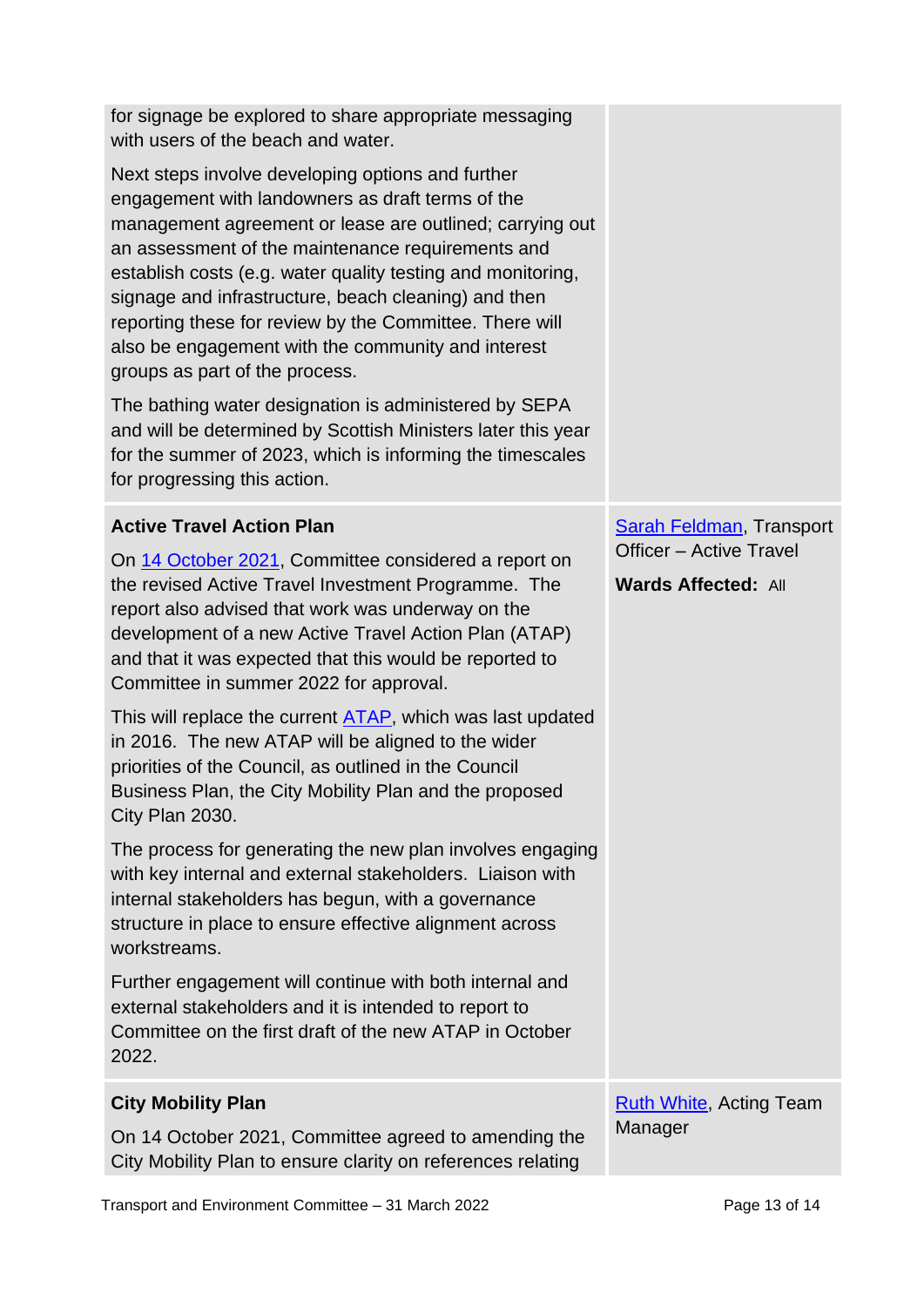| to private hire cars. Private hire cars are part of the shared<br>transport category in the National Transport Strategy's<br>Sustainable Transport Hierarchy. The clarifications<br>proposed were set out in the Business Bulletin on 14<br>October. The City Mobility Plan has been updated<br>accordingly and can be viewed here.                       | <b>Wards affected: All</b>                                                                                                                                                                                                  |
|-----------------------------------------------------------------------------------------------------------------------------------------------------------------------------------------------------------------------------------------------------------------------------------------------------------------------------------------------------------|-----------------------------------------------------------------------------------------------------------------------------------------------------------------------------------------------------------------------------|
| <b>Strategic Review of Parking</b><br>The results of advertising the Strategic Review of Parking<br>Phase 1 Traffic Order are currently being reviewed<br>alongside the development of the business case for<br>implementation. A report on the results and the plan for<br>implementation will be presented to Committee following<br>the Summer recess. | Gavin Brown, Head of<br>Network Management and<br>Enforcement<br><b>Wards Affected:</b><br>7 - Sighthill/Gorgie<br>$9-$<br>Fountainbridge/Craiglockhart<br>12 - Leith Walk<br>$13 -$ Leith<br>14 - Craigentinny/Duddingston |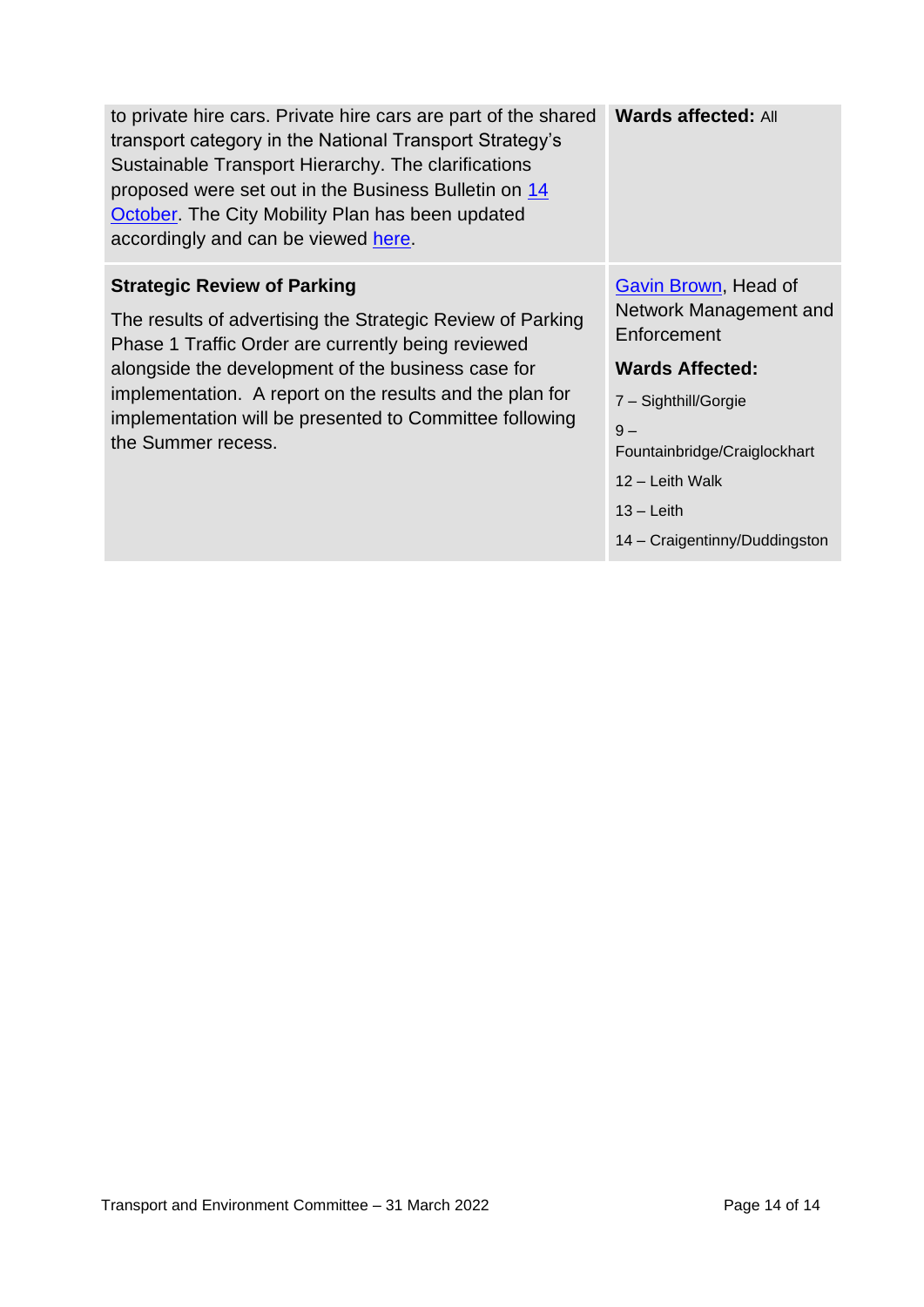| Intervention<br><b>Timeline</b> | <b>Recommendation</b>                                                                                                          | <b>Action</b><br>owner                | <b>Update from</b>                                                         | <b>Previous Updates and Additional Notes</b>                                                                                                                                                                                                                                                                                                                                                                                                                                                                                                                                                                                                                                                                                                                                                                                                                                                                                                                                                                                                                                                                                                                                                                                                                                                                                                                                                                                                                                                                                                                                                                                                                                                                                                                                                                                                                                                                                                                                                                                                                                                                                          | <b>Further Action</b>                                                                                     | <b>Update March 2022</b>                                                                                                                                                                                                                                                                                                                                                                                                                                                                                                                                                                                                                                        |
|---------------------------------|--------------------------------------------------------------------------------------------------------------------------------|---------------------------------------|----------------------------------------------------------------------------|---------------------------------------------------------------------------------------------------------------------------------------------------------------------------------------------------------------------------------------------------------------------------------------------------------------------------------------------------------------------------------------------------------------------------------------------------------------------------------------------------------------------------------------------------------------------------------------------------------------------------------------------------------------------------------------------------------------------------------------------------------------------------------------------------------------------------------------------------------------------------------------------------------------------------------------------------------------------------------------------------------------------------------------------------------------------------------------------------------------------------------------------------------------------------------------------------------------------------------------------------------------------------------------------------------------------------------------------------------------------------------------------------------------------------------------------------------------------------------------------------------------------------------------------------------------------------------------------------------------------------------------------------------------------------------------------------------------------------------------------------------------------------------------------------------------------------------------------------------------------------------------------------------------------------------------------------------------------------------------------------------------------------------------------------------------------------------------------------------------------------------------|-----------------------------------------------------------------------------------------------------------|-----------------------------------------------------------------------------------------------------------------------------------------------------------------------------------------------------------------------------------------------------------------------------------------------------------------------------------------------------------------------------------------------------------------------------------------------------------------------------------------------------------------------------------------------------------------------------------------------------------------------------------------------------------------|
| <b>Short Term</b>               | <b>Local Active Travel</b><br><i>improvements</i><br>Signs and local<br>infrastructure changed<br><b>Kirkliston Crossroads</b> | Active<br>Travel<br>Team<br>Transport | Andrew<br>Easson, Road<br>Safety and<br><b>Active Travel</b><br>Mark Love, | The Active Travel Study identifies the potential for<br>improvements to be undertaken at the six locations listed<br>below.<br>B800 between South Queensferry and Kirkliston -<br>1.<br>increasing the distance between live traffic and the<br>shared footpath/cycleway<br>Northern access to Kirkliston – installation of on-road<br>cycle lanes<br>3. B800/B907/Ferrymuir Roundabout - cyclist priority<br>raised crossing<br>4. South Queensferry centre via the B907 -<br>signage/lining and drop kerbs<br>5. A904 between the Forth Bridge junctions - remote<br>cycleway/footpath<br>6. Cycle link from Dalmeny to Newbridge - infrastructure<br>improvements/ surfacing/ lighting/ improved access<br>points<br>At each location, the Study suggests some relatively low-cost<br>measures, such as improvements to road markings and<br>direction signing for cyclists, along with more substantive<br>infrastructure improvements.<br>The Active Travel team has an ongoing programme of minor<br>improvement works across the City and the various low-cost<br>measures recommended in the Study could potentially be<br>delivered as part of this programme.<br>Delivery of the more substantive improvements would have to<br>be prioritised for delivery against other projects competing for<br>inclusion in the Council's Active Travel Investment<br>Programme (ATInP).<br>Installation of benches along the cycle Path between<br>Dalmeny and South Queensferry.<br>This additional improvement was suggested by one of the<br>ward Councillors. After considering the work that would be<br>involved, it was established that this would be too substantial<br>to deliver through the minor improvements programme.<br><b>Removal of Access Restrictions</b><br>Sustrans has provided the Active Travel team with a list of<br>barriers (access restrictions) across the city, which includes<br>some within the Study area, and consideration is being given<br>to including works to remove or alter these within the minor<br>improvements programme.<br>Original Section 75 from Cala Homes used to upgrade the | Update on Minor<br>Projects, Sustrans<br>Barriers study and<br>local signs review.<br>Signals replacement | The Transport and E<br>approved a revised /<br>Prorgamme (ATInP)<br><u>2021</u><br>While the more subs<br>identified in this Stud<br>for inclusion within th<br>improvements at the<br>Road Bridge Junctio<br>part of a package of<br>Designs for prioritise<br>contained within the<br>Action Programme.<br>The revised ATInP h<br>the level of investme<br>programme of minor<br>cost measures sugge<br>prioritised alongside<br>throughout the city, f<br>the next 2-3 years.<br>A programme of rem<br>currently being taker<br>2022/23.<br>In developing a new<br>consideration will be<br>deliver the remaining<br>improvements.<br>The traffic signals ar |
|                                 |                                                                                                                                | <b>Network</b><br>and                 | <b>Traffic Signals</b><br>(ITS)                                            | junction signals and controller in 2007/8.                                                                                                                                                                                                                                                                                                                                                                                                                                                                                                                                                                                                                                                                                                                                                                                                                                                                                                                                                                                                                                                                                                                                                                                                                                                                                                                                                                                                                                                                                                                                                                                                                                                                                                                                                                                                                                                                                                                                                                                                                                                                                            | due by Summer<br>2022                                                                                     | upgraded with a MO<br>2022.                                                                                                                                                                                                                                                                                                                                                                                                                                                                                                                                                                                                                                     |

**Insport and Environment Committee** d a revised Active Travel Investment me (ATInP) to 2025/26 on 14 October

e more substantive improvements identified in this Study have not been prioritised for inclusion within the Programme to 2025/26, ments at the A904 between the Forth idge Junctions are being considered as package of work to produce Concept for prioritised Transport Actions d within the Local Development Plan rogramme.

> sed ATInP has significantly increased of investment directed towards a me of minor improvements. The lowasures suggested in the Study will be ed alongside other minor improvements out the city, for potential delivery over 2-3 years.

mme of removing access restrictions is being taken forward for delivery during

oping a new ATInP beyond 2025/26, ation will be given to the potential to ne remaining more substantive ments.

ic signals are due to be replaced and d with a MOVA system by Summer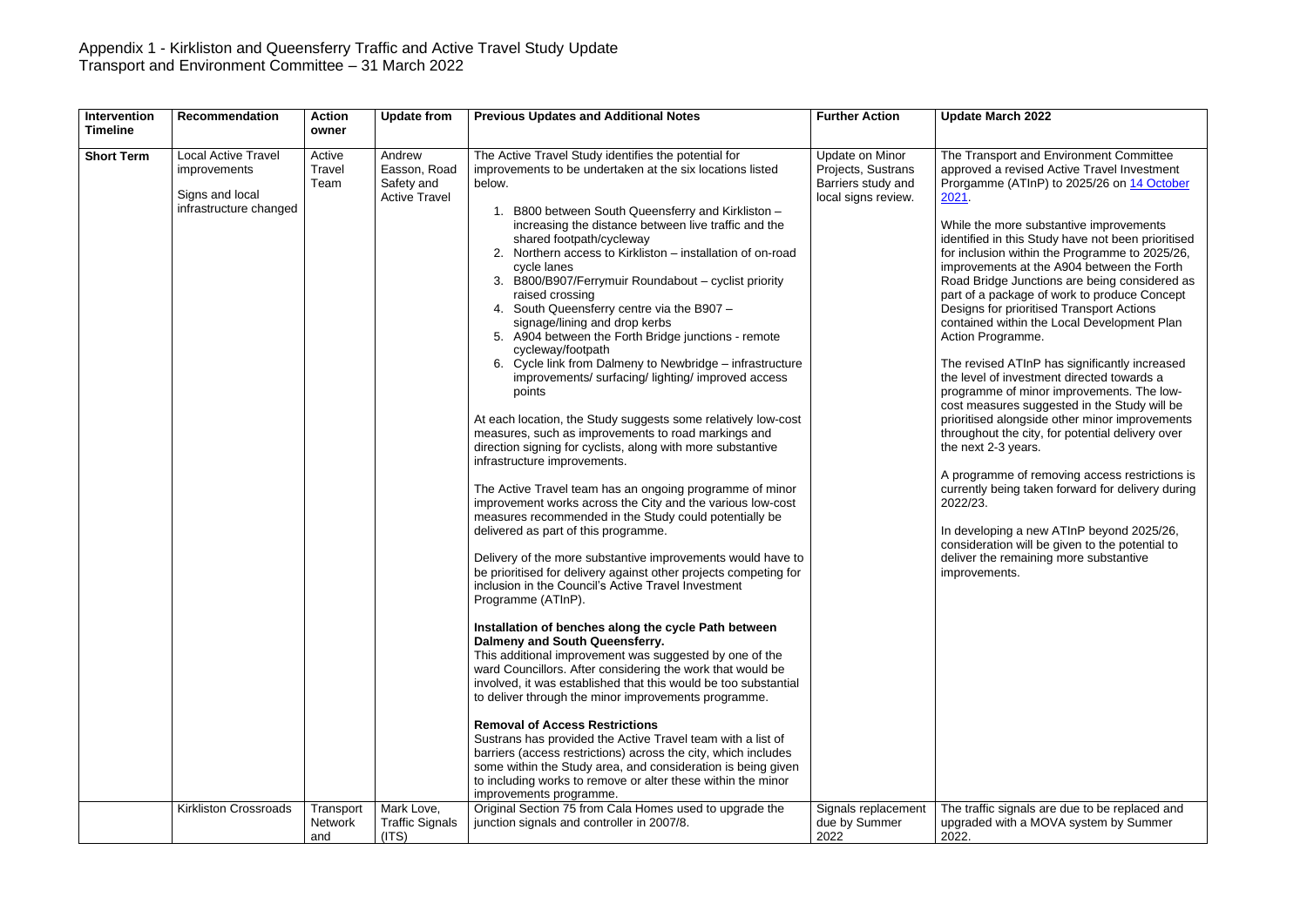|  | Junction efficiency<br>assessment and<br>Section 75<br>investment.                                                             | Enforcem<br>ent Team<br>(ITS)     |                                          | Phasing changed to introduce split north/south stages:<br>In early 2015 the controller configuration was changed and<br>additional vehicle detectors added, as well as the footway<br>improvements using further S75 contributions. At the time<br>extensive traffic monitoring was carried out and additional<br>timing changes were implemented during frequent<br>observations.<br>Junction efficiency assessment and changes to timings:<br>In 2019 further adjustment were made to the right turn timings<br>and the right turn detector operation to improve junction<br>efficiency.<br><b>Further Junctions Improvements:</b><br>Currently, there are no realistic physical or technical changes<br>that would improve the efficiency of the signalised junction.<br>Under normal circumstances the junction is vastly over<br>capacity, only significant changes to demand or revised<br>priorities/layout would be likely to reduce traffic volumes.<br><b>Burnshot Bridge:</b><br>When the Burnshot bridge reopens, we should expect fewer<br>vehicles turning right from the west and turning left from the<br>east, therefore increasing the gaps in traffic for opposing<br>vehicles who would normally turn right. |                                                                                                                                                    | A report<br><b>Junction</b><br><b>January</b>                                                                                                                                                                                                   |
|--|--------------------------------------------------------------------------------------------------------------------------------|-----------------------------------|------------------------------------------|----------------------------------------------------------------------------------------------------------------------------------------------------------------------------------------------------------------------------------------------------------------------------------------------------------------------------------------------------------------------------------------------------------------------------------------------------------------------------------------------------------------------------------------------------------------------------------------------------------------------------------------------------------------------------------------------------------------------------------------------------------------------------------------------------------------------------------------------------------------------------------------------------------------------------------------------------------------------------------------------------------------------------------------------------------------------------------------------------------------------------------------------------------------------------------------------------------------------------------|----------------------------------------------------------------------------------------------------------------------------------------------------|-------------------------------------------------------------------------------------------------------------------------------------------------------------------------------------------------------------------------------------------------|
|  | Queensferry High<br><b>Street</b><br><b>Town Centre</b><br>Improvement project<br><b>Expected start date</b><br>Feb/March 2020 | North<br>West<br>Locality<br>team | Dave Sinclair,<br>North West<br>Locality | Project Update:<br>Project Tender issued 20th December 2019<br>$\circ$<br>Tender Review meeting 27th February<br>$\circ$<br>Cost of tender greater than current project budget (£2m<br>$\circ$<br>less design/supervision fees)<br>Currently, in discussion with the preferred contractor to<br>$\circ$<br>negotiate rate reduction/changes to project scope.<br>Consideration to re-tender revised scope of work (To be<br>$\circ$<br>agreed)<br>Virtual Project Steering Group Meeting to be arranged<br>$\circ$                                                                                                                                                                                                                                                                                                                                                                                                                                                                                                                                                                                                                                                                                                               | <b>Project Steering</b><br>Group meeting to be<br>arranged to update<br>on tender decisions<br>and consider future<br>programme in<br>Queensferry. | The cont<br>turning c<br>Rosshill<br>August 2<br>Installatio<br>complete<br>resurface<br>new ped<br>June 202<br>Funding<br>project is<br>discussic<br>funding b<br>the Place<br>It is antic<br>confirme<br>process t<br>should co<br>(subject t |

noting proposals for the **Kirkliston** Reconfiguration was agreed at the 2022 Committee.

tract to install the Hawes Car Park turning circle, The Loan signalised junction and Rosshill Terrace raised table commenced in  $2021.$ 

Installation of the new turning circle was completed in December 2021. Works to e The Loan/High Street and install the destrian crossings should be complete by 22.

> for the next stage of the Town Centre still to be confirmed, however, ons are ongoing with an external body and a bid has been submitted to e Based Investment Programme.

It is anticipated that project funding will be confirmed in Summer/Autumn 2022 and the to make the necessary traffic orders ome to a conclusion in late 2022 to objections or a public hearing).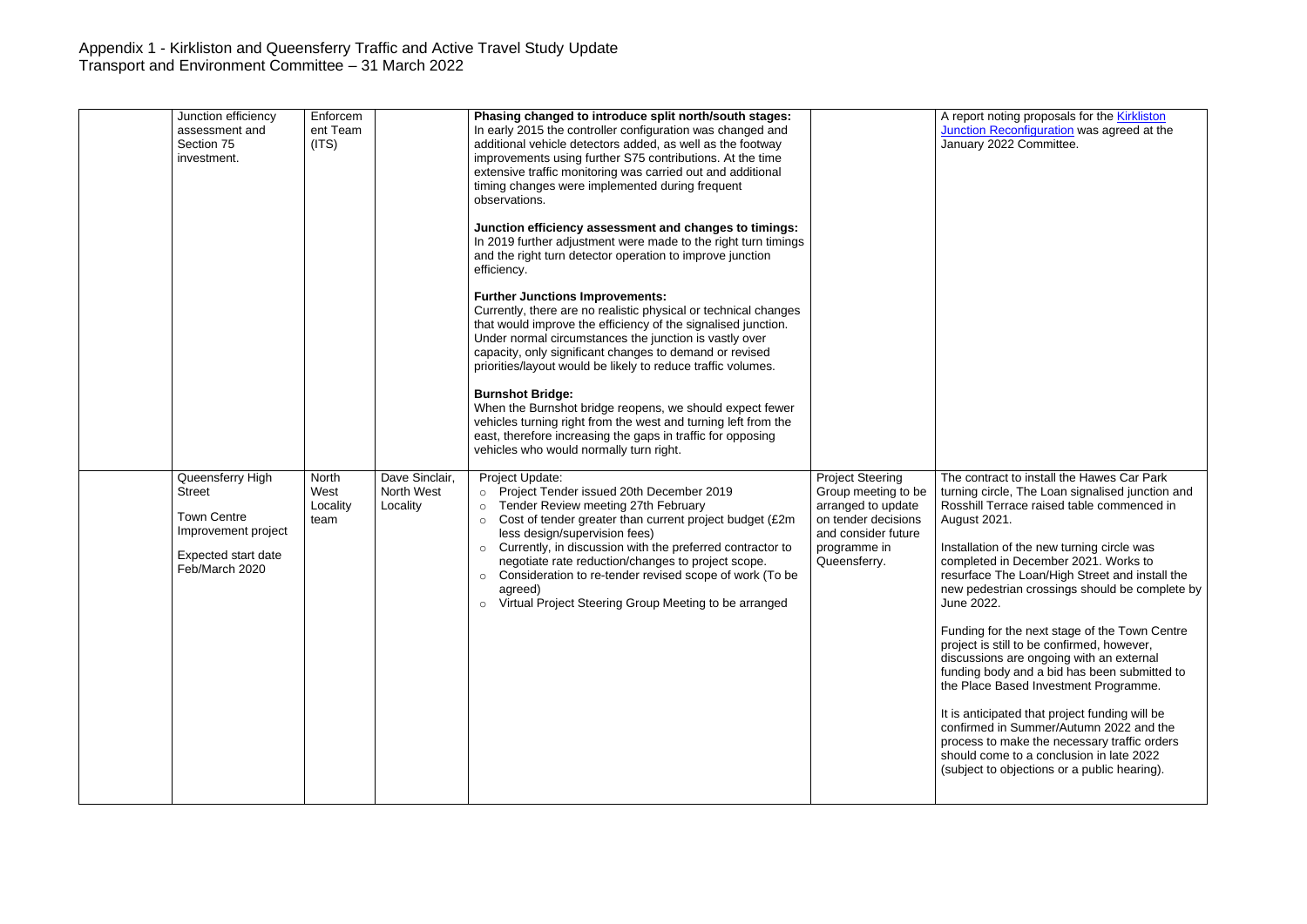|                    | Queensferry - Station<br><b>Road Corridor</b><br>Installation of local<br>traffic calming                                                                  | North<br>West<br>Locality<br>team                                   | Dave Sinclair,<br>North West<br>Locality                           | <b>Additional Traffic Calming on Rosshill Terrace:</b><br>Raised Table to be installed at the Bankhead<br>$\bullet$<br>Grove/Forth Terrace junction.<br>Design complete<br>$\bullet$<br>Consultation with Public transport operators to be<br>undertaken<br>Installation expected Summer/Autumn 2020,<br>depending on resource availability.                                                                                                                                                                                                                                                                                                                                                                                                                                                                                                                                                                                                                                                                                                                                                                                                                                                                                                                                                                                                                                                                                                                                                                                                      | Programme update<br>from NW team<br>regarding<br>anticipated<br>installation date.                                                                                                                                 | The rais<br>be instal<br>2022                                                                                                                                                                                                                                                          |
|--------------------|------------------------------------------------------------------------------------------------------------------------------------------------------------|---------------------------------------------------------------------|--------------------------------------------------------------------|---------------------------------------------------------------------------------------------------------------------------------------------------------------------------------------------------------------------------------------------------------------------------------------------------------------------------------------------------------------------------------------------------------------------------------------------------------------------------------------------------------------------------------------------------------------------------------------------------------------------------------------------------------------------------------------------------------------------------------------------------------------------------------------------------------------------------------------------------------------------------------------------------------------------------------------------------------------------------------------------------------------------------------------------------------------------------------------------------------------------------------------------------------------------------------------------------------------------------------------------------------------------------------------------------------------------------------------------------------------------------------------------------------------------------------------------------------------------------------------------------------------------------------------------------|--------------------------------------------------------------------------------------------------------------------------------------------------------------------------------------------------------------------|----------------------------------------------------------------------------------------------------------------------------------------------------------------------------------------------------------------------------------------------------------------------------------------|
| <b>Longer Term</b> | <b>Local Active Travel</b><br>investment<br>Consider projects in<br>line with the Council's<br>new citywide Active<br><b>Travel Action Plan</b><br>(ATAP). | Active<br>Travel<br>Team                                            | Andrew<br>Easson, Road<br>Safety and<br><b>Active Travel</b>       | The Active Travel team is currently developing a new ATAP,<br>with the aim of being able to publish this in late 2021 or early<br>2022.                                                                                                                                                                                                                                                                                                                                                                                                                                                                                                                                                                                                                                                                                                                                                                                                                                                                                                                                                                                                                                                                                                                                                                                                                                                                                                                                                                                                           |                                                                                                                                                                                                                    | It is inter<br><b>Action P</b><br>See note                                                                                                                                                                                                                                             |
|                    | Kirkliston Town<br>Centre<br>Crossroads junction<br>reconfiguration                                                                                        | Strategic<br>Transport<br>Team                                      | N/A                                                                |                                                                                                                                                                                                                                                                                                                                                                                                                                                                                                                                                                                                                                                                                                                                                                                                                                                                                                                                                                                                                                                                                                                                                                                                                                                                                                                                                                                                                                                                                                                                                   |                                                                                                                                                                                                                    | This acti                                                                                                                                                                                                                                                                              |
|                    | A90 Slip Road local<br>access trial with<br><b>Transport Scotland</b>                                                                                      | Transport<br><b>Network</b><br>and<br>Enforcem<br>ent Team<br>(ITS) | Graeme<br>Paget,<br>Roads<br>Directorate,<br>Transport<br>Scotland | Update from Transport Scotland - December 2019:<br>The Forth Road Bridge(A9000) now forms part of the Forth<br>Estuary Public Transport Corridor as do the Public Transport<br>Links described in the survey report. Legislation passed<br>through the Scottish Parliament does not allow private car<br>use on these Public Transport Links, only buses, taxis,<br>motorcycles under 125cc and other authorised vehicles,<br>mainly agricultural.<br>Furthermore, the use of the Forth Road Bridge as a dedicated<br>public transport corridor, and the associated bus lane<br>infrastructure installed as part of the Fife ITS and Junction 1A<br>schemes, have reduced journey times for public transport<br>users from the Fife park and ride sites. Analysis shows<br>around a 40% saving in journey time over the driven route by<br>using public transport between Ferrytoll and Newbridge<br>roundabout at peak times. These benefits would not be<br>realised if access was given to private cars during peak<br>times.<br>A review of the project will be available early next year (2020)<br>to look at how it has performed during its first full year<br>operating as a motorway and public transport corridor. At that<br>stage, it may be possible to look at other measures to<br>enhance the driveability of any identified problem areas.<br>As this piece of work is being managed by our Transport<br>Strategy & Analysis team, I've copied your email to Veronica<br>Allan, Senior Transport Planner who is better placed to | Dave Sinclair to<br>make contact with<br>Veronica Allan<br>regarding suggested<br>2020 review<br>outcome<br>(presumably subject<br>to recent CV-19<br>changes to traffic<br>conditions and staff<br>availability). | <b>The Fort</b><br>Year Afte<br>publishe<br>2020.<br>Officers <sup>t</sup><br>Scotland<br>current ti<br>seek an<br>position.<br>A traffic<br>undertak<br>Road in<br>volumes<br>A meetin<br>local res<br>2022. Th<br>consider<br>the curre<br>measure<br>and cons<br>permane<br>one-way |

ed table on Rosshill Terrace is due to alled during the Easter School Holidays

It ided to publish the new Active Travel lan in Autumn 2022.

e in action 1 on the ATInP.

ion has been closed.

th Replacement Crossing Project - One **The Contract After Opening Evaluation Report was** ed by Transport Scotland in December

to contact Graeme Paget, Transport **Network Manager, to discuss the** raffic environment in Queensferry and update on the A90 City-bound slip road

count and speed survey was ken on Rosshill Terrace and Station November 2021 establish current traffic and speeds on the corridor.

ng with school, community council and idents is due to be arranged in March e main purpose of this discussion is to the impact of displaced traffic during are curptus of the procent temporary Traveling Safely es installed on Queensferry High Street and consider longer-term proposals should the ent traffic order be made for the planned layout.